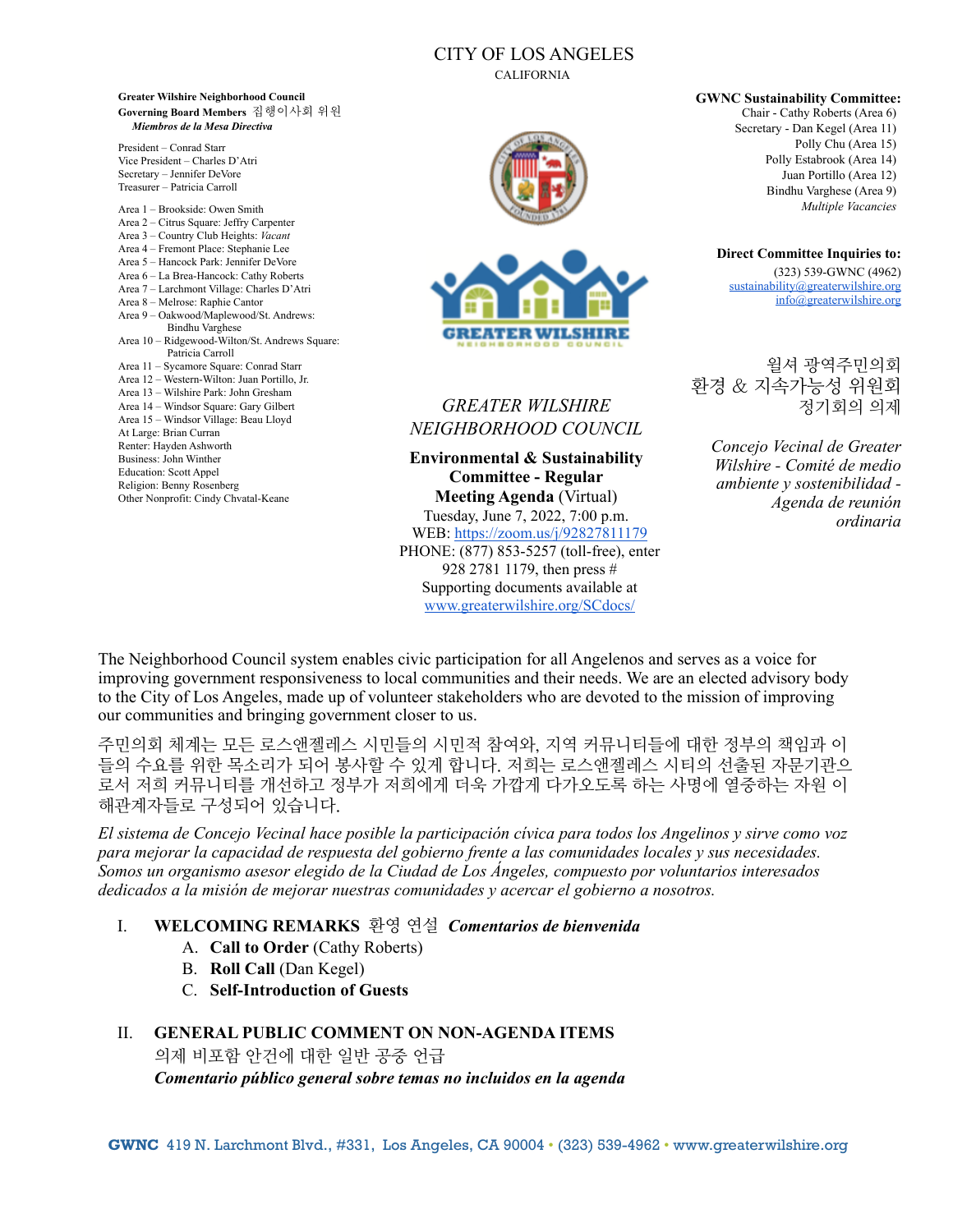When prompted by the chairperson, those wishing to make a general public comment are asked to dial \*9 (if connecting by phone) or press the "raise hand" button (if using the Zoom app). Time may be limited to 3-5 minutes per speaker at the discretion of the chairperson

### III. **ADMINISTRATIVE ITEMS** 집행부 안건 *Temas administrativos*

(Discussion and Possible Action)

- A. Review and approval of February 1, 2022 and April 5, 2022 minutes
- B. Training requirements
- C. Nomination of new committee members
	- i. **Potential Motion:** That the Greater Wilshire Neighborhood Council Environmental & Sustainability Committee recommend that the GWNC Board appoint stakeholders \_\_\_\_\_\_\_\_\_\_\_\_\_\_; and appoint GWNC Board Directors and Alternates to be Members of the GWNC Environmental  $&$  Sustainability **Committee**

IV. **OLD BUSINESS** 기존 사업 *Asuntos antiguos* (Discussion, Planning and Possible Action)

- A. Discuss greywater and the process for implementing such a system. Possible motion for a webinar.
- B. Discuss slides for the webinar to be held on Thursday, June 23 from 7:30-8:00 p.m. exploring available tools, resources, and rebates for household items and appliances that reduce impacts on climate change.
- C. "GWNC Challenge" sustainability outreach project One (1) minute video series "I love my… because..." Topics to include the following among others: induction stove; native plants; shade trees; butterfly garden; bee hives; compost bin; electric lawn mower; drip irrigation system; no turf yard; grey water system; energy efficient windows; whole house fan; etc…

V. **NEW BUSINESS** 신규 사업 *Asuntos nuevos* (Discussion and Possible Action)

A. Discuss holding a drought tolerant/water wise garden tour. Possible motion.

### VI. **COMMITTEE MEMBER REPORTS**

위원회 위원 보고*Informes del miembro del comité* 

- A. Report on most recent NC Sustainability Alliance meeting
- B. Report on DWP

### VII.**COMMITTEE MEMBER COMMENTS/ANNOUNCEMENTS**

위원회 위원 언급/발표*Comentarios/anuncios de un miembro del comité* 

A. Next Committee meeting date: Tuesday, August 2, 2022, 7:00 p.m., Zoom ID #928 2781 1179. *Note: regular meetings are now held on even-numbered months*.

### VIII.**REQUESTS FOR POSSIBLE FUTURE AGENDA ITEMS**

추후 가능 의제에 대한 요청 *Solicitudes de posibles temas de la agenda futura*

## IX. **ADJOURNMENT** 조정*Postergación*

**VIRTUAL MEETING TELECONFERENCING NUMBER FOR PUBLIC PARTICIPATION** – In conformity with the September 16, 2021 enactment of California Assembly Bill 361 and due to concerns over COVID-19, this Greater Wilshire Neighborhood Council meeting will be conducted entirely telephonically/online. Every person wishing to address the Board/

GWNC Environmental & Sustainability Committee 6-7-2022 - p. 2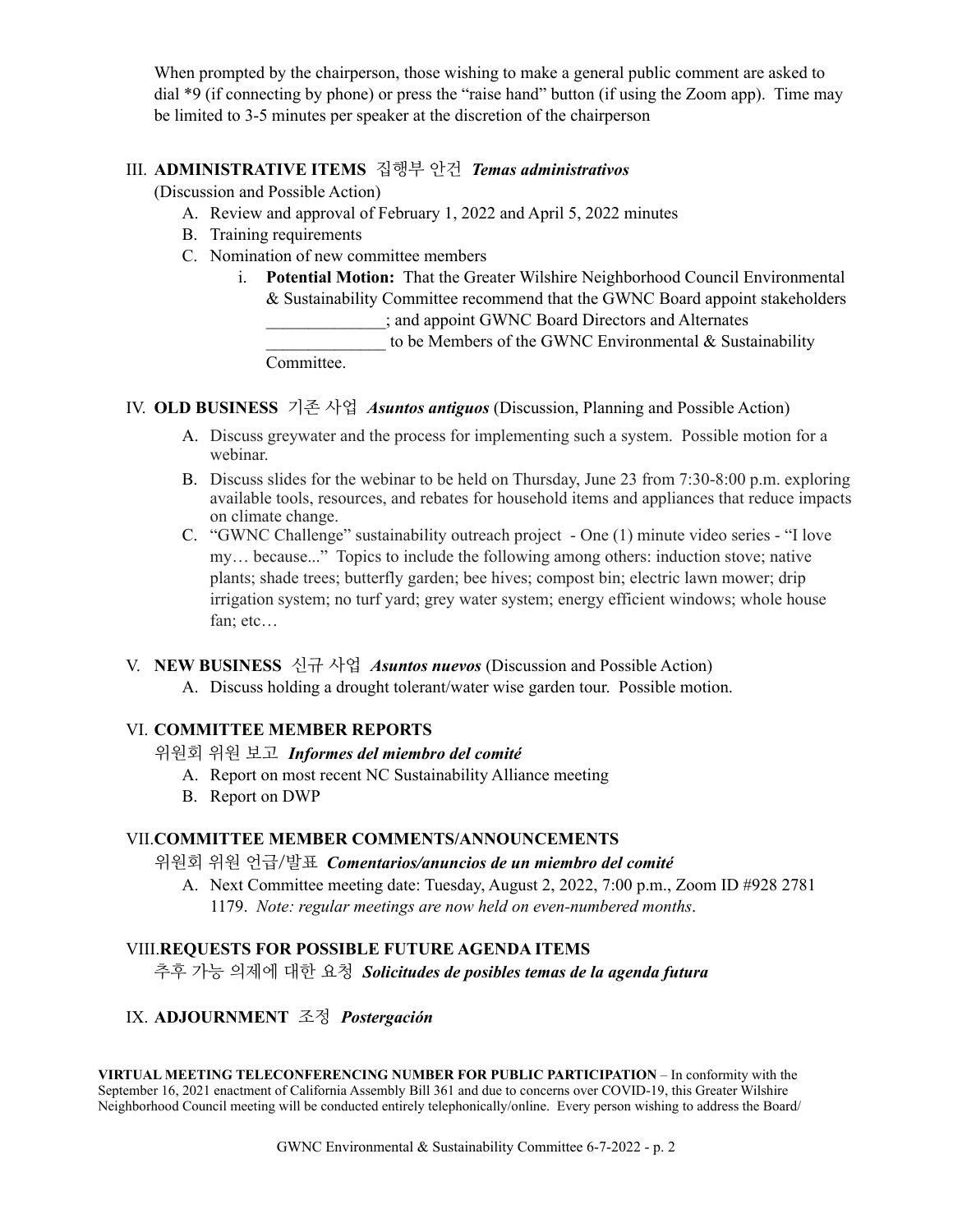Committee should dial (669) 900-6833 or (877) 853-5257 and enter 928 2781 1179, then press # to join the meeting. Public comment cannot be required to be submitted in advance of the meeting, only real-time public comment is required. If there are any broadcasting interruptions that prevent the public from observing or hearing the meeting, the meeting must be recessed or adjourned. If members of the public are unable to provide public comment or be heard due to issues within the Neighborhood Council's control, the meeting must be recessed or adjourned.

공공 참여를 위한 가상회의 전화번호 – 2021 년 9 월 16 일 캘리포니아 총회 법안 제정 361 에 부합합니다 승인과 COVID-19 문제로 인하여 이번 윌셔 광역주민의회(GWNC) 회의 전체는 전화회의/온라인으로 개최합니다. 이사회/위원회에 참여하고자 하는 사람은 각자 (669) 900-6833 또는 (877) 853-5257 (무료전화)에 전화하여 928 2781 1179를 입력하고 #을 누르면 회의 참석이 됩니다.` 공개 논평은 회의 전에 제출할 필요가 없으며 실시간 공개 논평만 필요합니다. 공중이 회의를 참관하거나 청취 할 수 없는 방송 중단이 있는 경우 회의를 휴회 또는 폐회해야 합니다. 대중 구성원이 이웃 의회가 통제할 수 있는 문제로 인해 대중의 의견을 제시하거나 의견을 들을 수 없는 경우 회의를 휴회하거나 연기해야 합니다.

*NÚMERO DE LA REUNIÓN VIRTUAL POR TELECONFERENCIA PARA PARTICIPACIÓN DEL PÚBLICO* – *De conformidad con la promulgación del 16 de septiembre de 2021 del Proyecto de Ley 361 de la Asamblea de California y debido a la preocupación por la COVID-19, la reunión de este Concejo Vecinal de Greater Wilshire (Greater Wilshire Neighborhood Council, GWNC por sus siglas en inglés) se realizará totalmente por teléfono/en línea. Cada persona que desee dirigirse a la Mesa/Comité debe marcar el (669) 900-6833 o (877) 853-5257 (línea gratuita) e ingresar* 928 2781 1179*, después presionar # para unirse a la reunión. No se puede solicitar que los comentarios públicos se envíen antes de la reunión, solo se requieren comentarios públicos en tiempo real. Si hay alguna interrupción en la transmisión que impida que el público observe o escuche la reunión, la reunión debe interrumpirse o levantarse. Si los miembros del público no pueden brindar comentarios públicos o ser escuchados debido a problemas dentro del control del Consejo Vecinal, la reunión debe interrumpirse o levantarse.*

**TRANSLATION SERVICE** – If you need translation service, please contact the GWNC Secretary at (323) 539-4962 or [info@greaterwilshire.org](mailto:info@greaterwilshire.org) at least 72 hours before the event.

번역 서비스 - 번역 서비스를 요청하려면 행사 개최 72시간 이전까지 주민의회에 알려주시기 바랍니다. 이사회 사 무국 연락어 (323) 539-4962 또는 [info@greaterwilshire.org](mailto:info@greaterwilshire.org) 에 접촉하시기 바랍니다.

**SERVICIOS DE TRADUCCIÓN** – S[i requiere servicios de traducción, favor de avisar al concejo vecinal 72 horas](http://www.greaterwilshire.org/)  [antes del evento. Por favor contacte al secretario de la mesa, al \(323\) 539-4962 o](http://www.greaterwilshire.org/) [info@greaterwilshire.org](mailto:info@greaterwilshire.org)[.](http://www.greaterwilshire.org/)

**PUBLIC INPUT AT NEIGHBORHOOD COUNCIL MEETINGS – The public is requested to dial \*9 (if connecting** by phone) or press the "raise hand" button (if using the Zoom app), when prompted by the chairperson, to address the Board on any agenda item before the Board takes an action on an item. Comments from the public on agenda items will be heard only when the respective item is being considered. Comments from the public on other matters not appearing on the agenda that are within the Board's jurisdiction will be heard during the General Public Comment period. Please note that under the Brown Act, the Board is prevented from acting on a matter that you bring to its attention during the General Public Comment period; however, the issue raised by a member of the public may become the subject of a future Board meeting. Public comment is limited to two minutes per speaker, unless adjusted by the chairperson.

주민의회 회의의 공공 입력 – 이사회/위원회가 어떤 안건이라도 조치를 취하기 전에, 해당 이사회/위원회에서 이 를 다루고자 한다면, 공공 참여자들은 회장의 제안에 의해서 \*9를 누르거나(전화 참여 경우) "손들기" 버튼(줌 앱 사 용 경우)을 이용하시기 바랍니다. 의제에 대한 공중의 언급은 개별 안건이 심의될 경우에만 청취합니다. 이사회/위 원회 행정 구역에 해당하지만 의제에 등재되지 않은 사안에 대한 공중 의견 진술은 일반 공중 언급 순서에서 청취할 것입니다. 브라운 법에 의거, 일반 공중 언급 기간 동안 제기되는 사안에 대해서는 이사회/위원회가 조치를 취할 수 없도록 되어 있다는 점을 참고하시기 바랍니다; 그러나 공공 위원이 제기한 사안은 이후 회의에서 주제가 될 수 있 습니다. 의장에 의해서 혹은 이사회/의원회의 투표로 조정되지 않는 한, 공중 언급은 발언자 당 2분 이내의 시간 만 허용됩니다.

*OPINIONES DEL PÚBLICO EN LAS REUNIONES DEL CONCEJO VECINAL – Se pide al público que marque \*9 (si se conecta por teléfono) o presione el botón de levantar la mano "raise hand" (si usa la aplicación Zoom), cuando lo indique el presidente para dirigirse a la Mesa/Comité sobre cualquier tema en la agenda antes de que la Mesa/Comité decida cualquier acción sobre ese tema. Se escucharán los comentarios del público sobre los temas de la agenda únicamente cuando se esté considerando el tema respectivo. Los comentarios del público sobre otras cuestiones que no aparezcan en la agenda que estén dentro de la jurisdicción de la Mesa/Comité se escucharán durante el periodo de Comentario público general. Por favor tenga en cuenta que en virtud de la Ley Brown, la Mesa/Comité no puede actuar en una cuestión que se lleve a su atención durante el periodo de Comentario público general; sin embargo, la cuestión presentada por un miembro del público podría transformarse en el asunto de una futura reunión. El comentario público se limita a dos minutos por orador, a menos que el presidente o una votación de la Mesa/Comité decidan otra cosa.*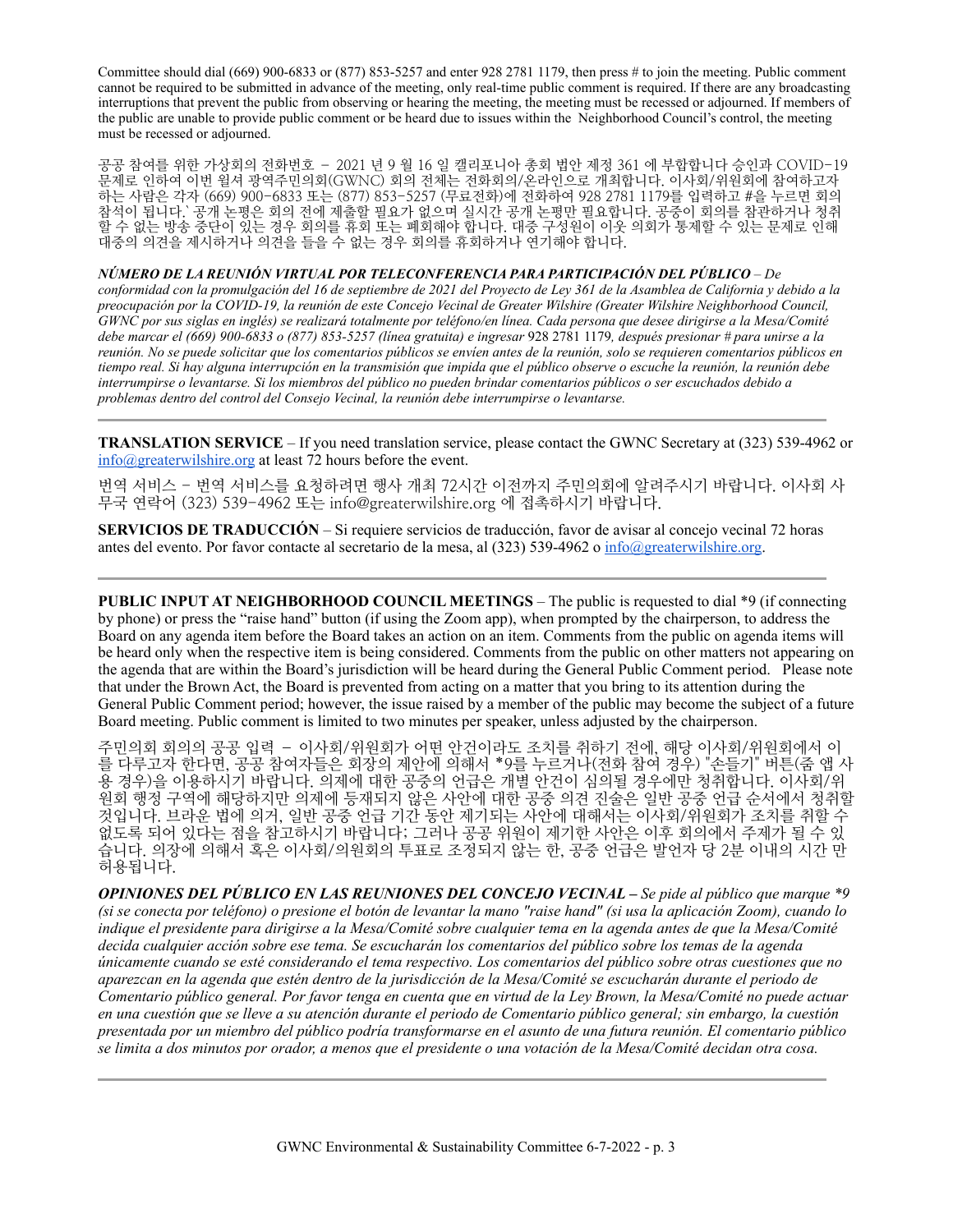### **PUBLIC POSTING OF AGENDAS** 의제의 공공 게시*DIVULGACIÓN PÚBLICA DE AGENDAS*

GWNC agendas are posted for public review in the following locations: GWNC 의제는 공적으로 검토할 수 있도록 다음 장소에 게시합니다:

- *Las agendas de GWNC se colocan para revisión pública en los siguientes lugares:* ● **Our website** 저희 웹사이트 *Nuestro sitio web* [\(http://www.greaterwilshire.org](http://www.greaterwilshire.org))
	- **Our Facebook page** 저희 페이스북 페이지 *Nuestra página de Facebook* ([http://www.facebook.com/](http://www.facebook.com/greaterwilshireneighborhoodcouncil) [greaterwilshireneighborhoodcouncil/\)](http://www.facebook.com/greaterwilshireneighborhoodcouncil)
	- **Our Twitter feed** 저희 트위터 피드 *Nuestra cuenta de Twitter* (<http://www.twitter.com/greaterwilshire>) [NextDoor.com](https://nextdoor.com/)
	- **Display case at the Wilshire Ebell Theater** 윌셔 에벨 극장 게시판에 게시 4401 W. 8번 스트리트, 로스앤 젤레스, CA 90005 *En una vitrina expositora en Wilshire Ebell Theater*, 4401 W. 8th Street, Los Angeles, CA 90005
	- **Via e-mail** subscribe at [www.greaterwilshire.org](http://www.greaterwilshire.org) 이메일 발송 구독: [www.greaterwilshire.org](http://www.greaterwilshire.org) *Por correo electrónico - puede suscribirse en [www.greaterwilshire.org](http://www.greaterwilshire.org)*
	- **By subscribing to L.A. City's Early Notification System at** <https://www.lacity.org/subscriptions> L.A. 시티 먼저 알림 시스템에서 구독: <https://www.lacity.org/subscriptions> *Suscribiéndose al sistema de notificación temprana de la Ciudad de L.A. en [https://www.lacity.org/](https://www.lacity.org/subscriptions) [subscriptions](https://www.lacity.org/subscriptions)*

**THE AMERICANS WITH DISABILITIES ACT** – As a covered entity under Title II of the Americans with Disabilities Act, the City of Los Angeles does not discriminate on the basis of disability and upon request, will provide reasonable accommodation to ensure equal access to its programs, services, and activities. Sign language interpreters assisted listening devices, or other auxiliary aids and/or services may be provided upon request. To ensure availability of services, please make your request at least 3 business days (72 hours) prior to the meeting you wish to attend by contacting the Department of Neighborhood Empowerment by email: [NCSupport@lacity.org](mailto:NCSupport@lacity.org) or phone: (213) 978-1551.

미국장애인법 – 미국장애인법 타이틀 II 해당 기관인 로스앤젤레스 시티는 장애를 근거로 차별하지 않으며, 요청이 있을 경우 프로그램, 서비스, 활동에서 평등한 참여를 보장하는 합당한 편의를 제공할 것입니다. 수어 통역사, 청취 보조 도구 또는 기타 보조 도구들과 서비스는 요구가 있을 경우 제공할 것입니다. 서비스 제공이 가능하도록 하기 위해서, 참여 의사는 적어도 회의 개최로부터 3 업무일(72시간) 이전에 다음 이메일의 주민회의 역량강화과에 연락 하여 알려주시기 바랍니다: [NCSupport@lacity.org](mailto:NCSupport@lacity.org) 또는 전화연락: (213) 978-1551.

*LEY DE ESTADOUNIDENSES CON DISCAPACIDADES – Como organismo cubierto por el Título II de la Ley de estadounidenses con discapacidades, la Ciudad de Los Ángeles no discrimina por motivos de discapacidad y, previa petición, proporcionará una adaptación razonable para asegurar el acceso equitativo a sus programas, servicios y actividades. Se proporcionarán intérpretes del lenguaje de señas, dispositivos de audición u otras ayudas o servicios auxiliares previa solicitud. Para asegurar la disponibilidad de servicios, haga su solicitud al menos 3 días hábiles (72 horas) antes de su reunión si desea asistir comunicándose con el Departamento de empoderamiento vecinal (Department of Neighborhood Empowerment) por correo electrónico: NCSupport@lacity.org o por teléfono: (213) 978-1551.* 

**PUBLIC ACCESS OF RECORDS** – In compliance with Government Code section 54957.5, non-exempt writings that are distributed to a majority or all of the board in advance of a meeting may be viewed at our website at [http://](http://www.greaterwilshire.org) [www.greaterwilshire.org](http://www.greaterwilshire.org) or at the scheduled meeting. In addition, if you would like a copy of any record related to an item on the agenda, please contact  $info@greatestwilshire.org$  or (323) 539-4962.

기록의 공적 접근 – 정부 코드 섹션 54957.5을 준수하여, 회의 이전에 모든 이사회/위원회 구성원 다수에게 예외 없이 배포되는 문서[는](http://www.greaterwilshire.org) <http://www.greaterwilshire.org>에서, 혹은 예정된 회의에서 열람할 수 있을 것입니다. 또한 의제에 있는 어떠한 안건이라도 사본이 필요하다면 info@greaterwilshire.org 또는 (323) 539-4962에 연락하세요.

*ACCESO PÚBLICO A LOS REGISTROS – En cumplimiento del artículo 54957.5 del Código de Gobierno, los documentos no exentos que se distribuyen a una mayoría o a todo la Mesa/Comité antes de una reunión pueden verse en nuestro sitio web en<http://www.greaterwilshire.org>o en la reunión programada. Además, si quiere una copia de algún registro relacionado con un tema de la agenda, por favor póngase en contacto con info@greaterwilshire.org o (323) 539-4962.*